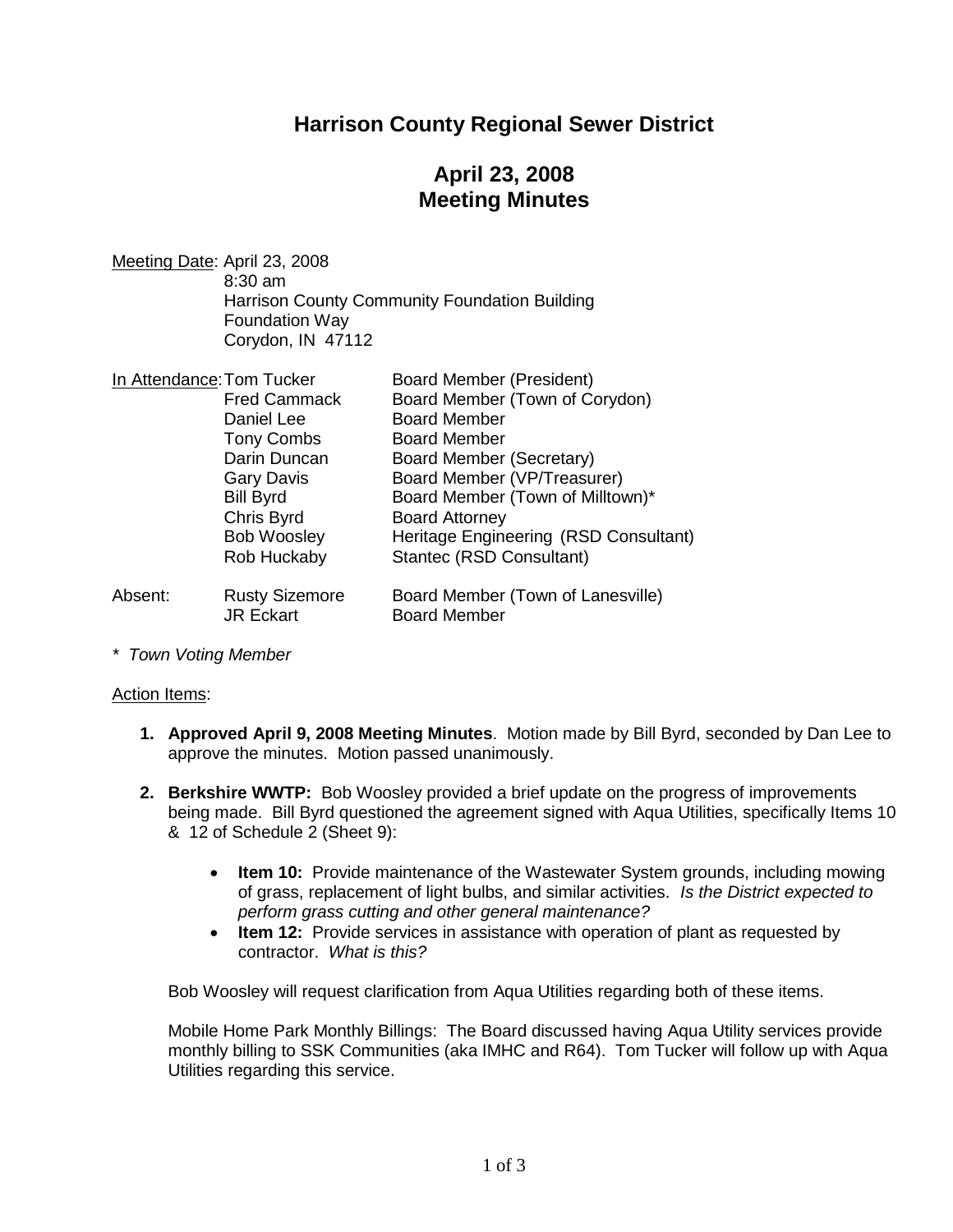- **3. Assessment Policy and Procedures:** A presentation was made on existing District's policies and procedures for assessing properties for sewer service. District policies throughout the state vary but they share the common theme of having three components:
	- Project Cost
	- Capacity (Connection) Fee
	- Tap (Application) Fee

After a lengthy discussion it was determined that a subcommittee shall be formed to draft a recommended procedure to follow that will presented to the Board for consideration. The consensus of the Board was a procedure needs to be established prior to any public hearings taking place. The following Board members were assigned to the committee:

- Tony Combs Chair
- Dan Lee
- Fred Cammack

### **4. Hospital Sewers**

- It appears most all of the District's punch list items have been completed. Bob Woosley stopped by the site on Friday April  $18<sup>th</sup>$  to check on progress and most items appear to have been completed. The grease trap improvements were the only items not confirmed. A final field review with the Hospital must still be performed to provide final acceptance of all items.
- Fred Cammack made the Board aware of a problem with rags clogging the flow meter. Town of Corydon staff recently removed the blockage. The only user of the system is the hospital, therefore they are the only source of the rags. The Hospital shall be put on notice that rags are to not be flushed down the sewer system. Bob Woosley shall draft a letter for Tom's signature to send to the Hospital.

### **5. New Salisbury Project**

- Discussed allowing the residential properties along SR 64 the opportunity to become a part of the project. Bob Woosley will prepare a preliminary cost estimate and provide this information to Umbaugh for inclusion in the cost analysis. These properties may be given the option of voting themselves into the project at this time. This will be discussed in greater detail at future meetings.
- **6. Economic Development Committee:** Bill Taylor (Harrison County Chamber) requested that the District appoint a member to sit on an Economic Development Subcommittee. Darin Duncan made a motion to appoint Tom Tucker, seconded by Bill Byrd. Motion passed unanimously.
- **7. Investments:** Gary Davis gave a report to the Board on his findings regarding investing District funds. Gary spoke with the State Board of Accounts regarding the potential use of Edward Jones to handle some District investments. The State Board of Accounts advised against using Edward Jones because their funds are not included on the State's qualified plan list. It was the consensus of the Board to leave the funds at First Harrison Bank and not move them to Edward Jones. Also, Bill Byrd mentioned that Indiana has an investment "arm" that qualifies. Bill stated that it is paying better interest than the local institutions. This will be discussed further at future meetings.

### **8. Invoices:**

Heritage/Stantec Invoice No. 26 (Account No. 0167-310-3000.02): \$3,387.00